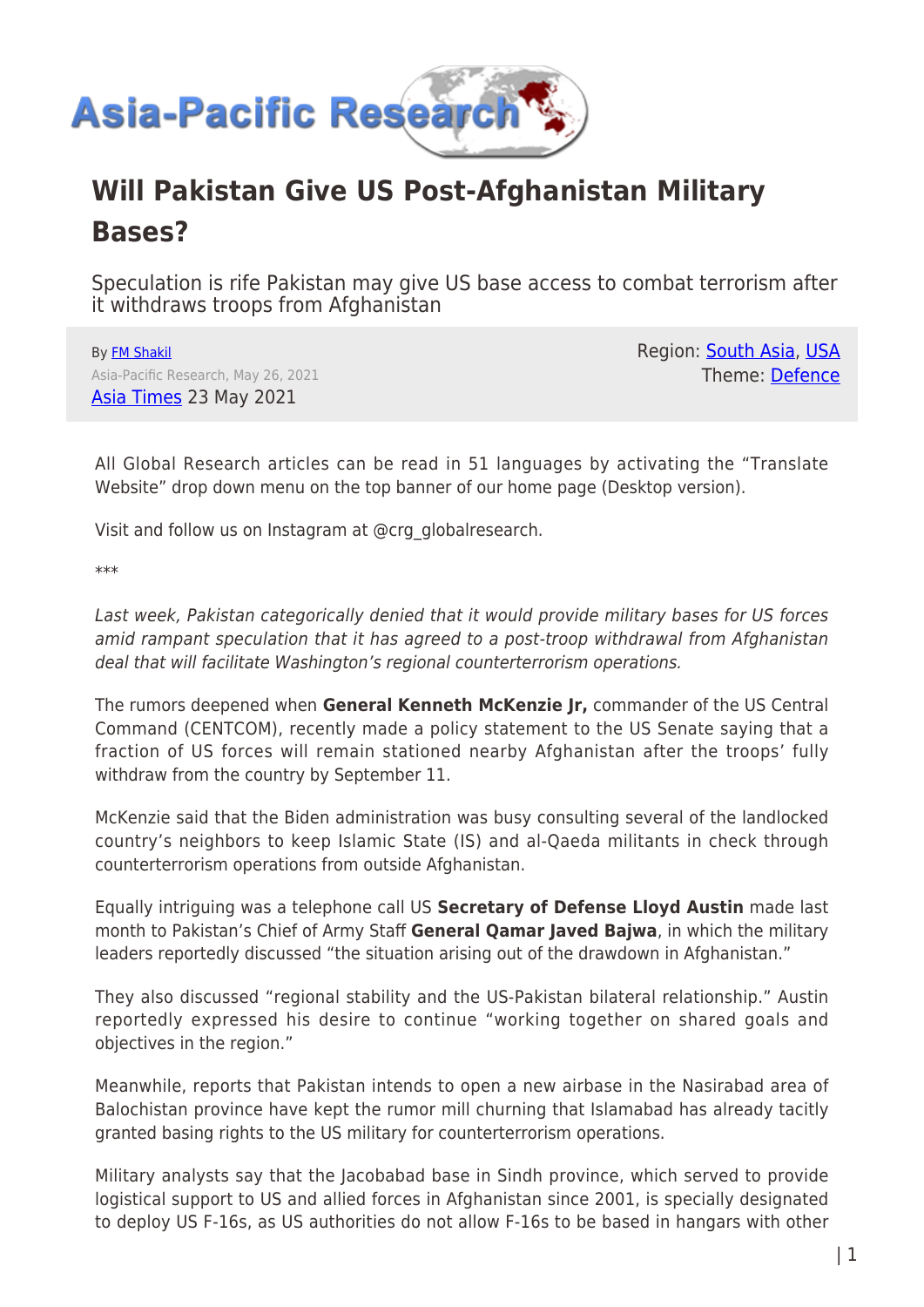

An aerial view of the Jacobabad base in Sindh province in Pakistan. Image: Wikipedia

The new airbase at Balochistan, the same analysts say, will most likely act as an additional facility to deploy JF-17 Block-3 aircraft and Unmanned Aerial Vehicles (UAVs) and for logistics systems.

JF-17 block-3, a multirole two-seater jet built with Chinese collaboration, is Pakistan's most futuristic fighter, made with more modern technology than the Indian Air Force's Rafael jets.

Shahid Raza, an Islamabad-based strategic affairs analyst, told Asia Times that it was still unlikely that Pakistan will accede to America's request for basing rights.

He said that US authorities requested military base access from Pakistan during the Afghanistan Doha peace process but Islamabad remained noncommittal.

"The military strategists know very well that it won't benefit Pakistan in the long run, notwithstanding some short-term gains in the resumption of coalition support funds, supply of naval ships, delivery of held up gunship helicopters and F-16 jets," he added.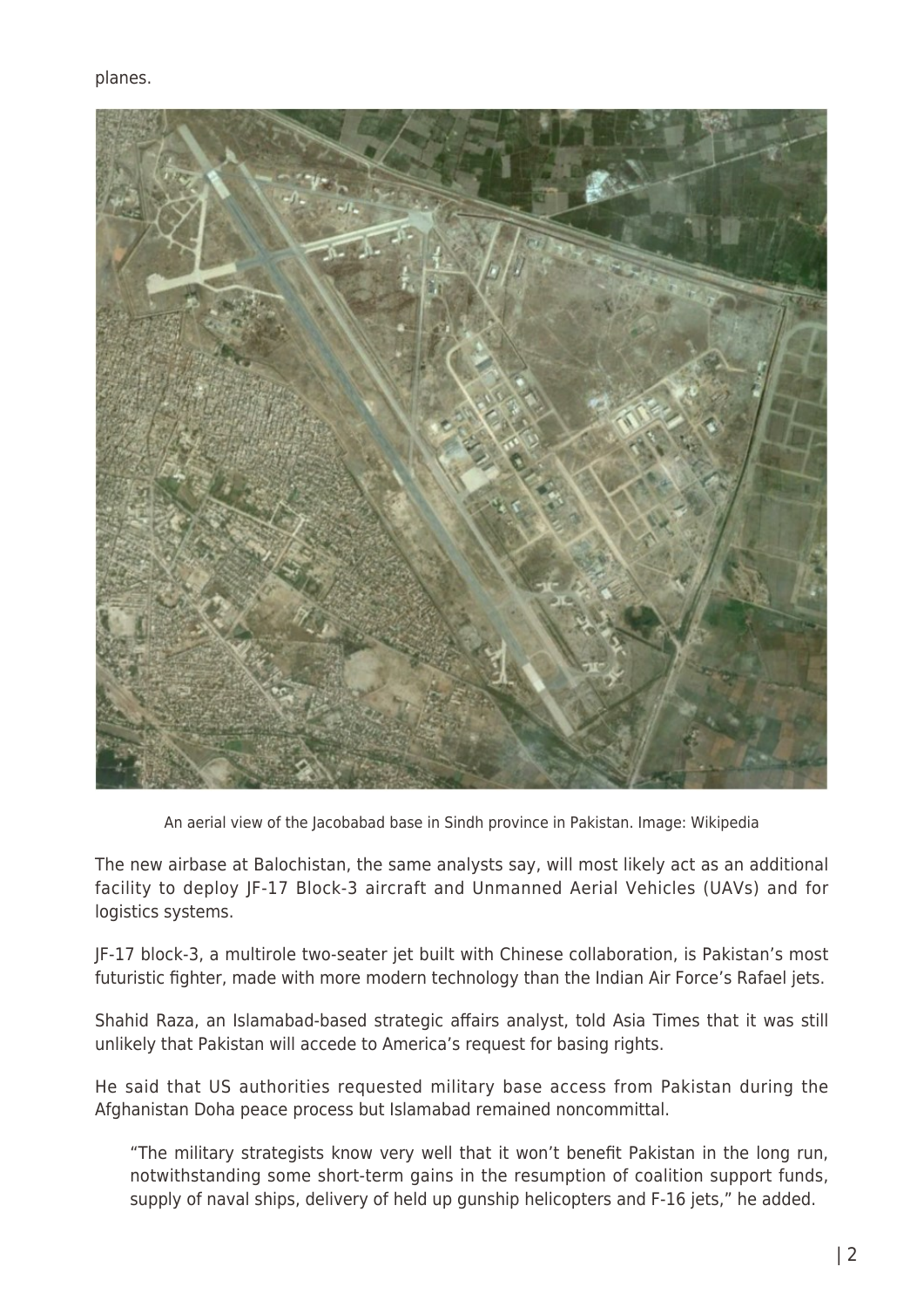Shahid said Pakistan cannot risk annoying China, which has become Pakistan's major arms supplier and financer since 2016, when US-Pakistan military cooperation ended.

The relationship deteriorated after the US launched a unilateral raid in Pakistan in May 2011 that assassinated al-Qaeda founder **Osama bin Laden,** who was hiding in a compound in Abbottabad suspiciously near a Pakistan military base.

"China will not buy the rationale that the bases are Afghanistan-centric because the presence of foreign troops in the region would not only worry Beijing but Tehran and Moscow would also get upset," Shahid claimed.

"The moment you allow the US military bases in the country, China will interpret it as an extension of the US Indo-pacific strategy, which they consider [a] China containment strategy and may roll back the China-Pakistan Economic Corridor (CPEC) and withdraw other facilities including soft loans, military cooperation and diplomatic support," he said.

Shahid said a US basing agreement could also compromise Pakistan's sensitive installations to US surveillance.

From 2016 to now, there has been virtually no military cooperation between the US and Pakistan, nor has Islamabad purchased or ordered any US-made military equipment over the period. But analysts say Pakistan is overdue for military upgrades that the US could potentially provide.

"Pakistan needs to beef up its naval strength by making a five-times expansion in its existing size, strength and assets to enhance its compatibility.

In his briefing, McKenzie warned Pakistan that the "regrouping of the militant of Islamic State (IS) and al-Qaeda" in the aftermath of the US troop withdrawal from Afghanistan would be the biggest concern for Pakistan and other states bordering the conflict-ridden country.

"Al-Qaeda and IS militants will be able to regenerate if pressure is not kept on them, which will be very concerning to the neighboring states mainly Pakistan," he said. In the same breath, Mckenzie also hinted at "working with nations surrounding Afghanistan to base troops and aircraft for countering terrorists after the US pullout."

Shahid maintains that Pakistan has recently improved its capability to counter threats from local and foreign terror organizations. Islamabad, he said, was well prepared for such an eventuality.

"The situation has since been changed and the Pakistan army is now in a better position to take on the foreign militants," he claimed.

He said that tens of thousands of Pakistani troops posted at the border with Afghanistan are now checking the infiltration of militants. "They pushed the foreign militants back to Afghanistan from its territory and made an 800-kilometer-long trench at the Balochistan border to foil their designs," he claimed.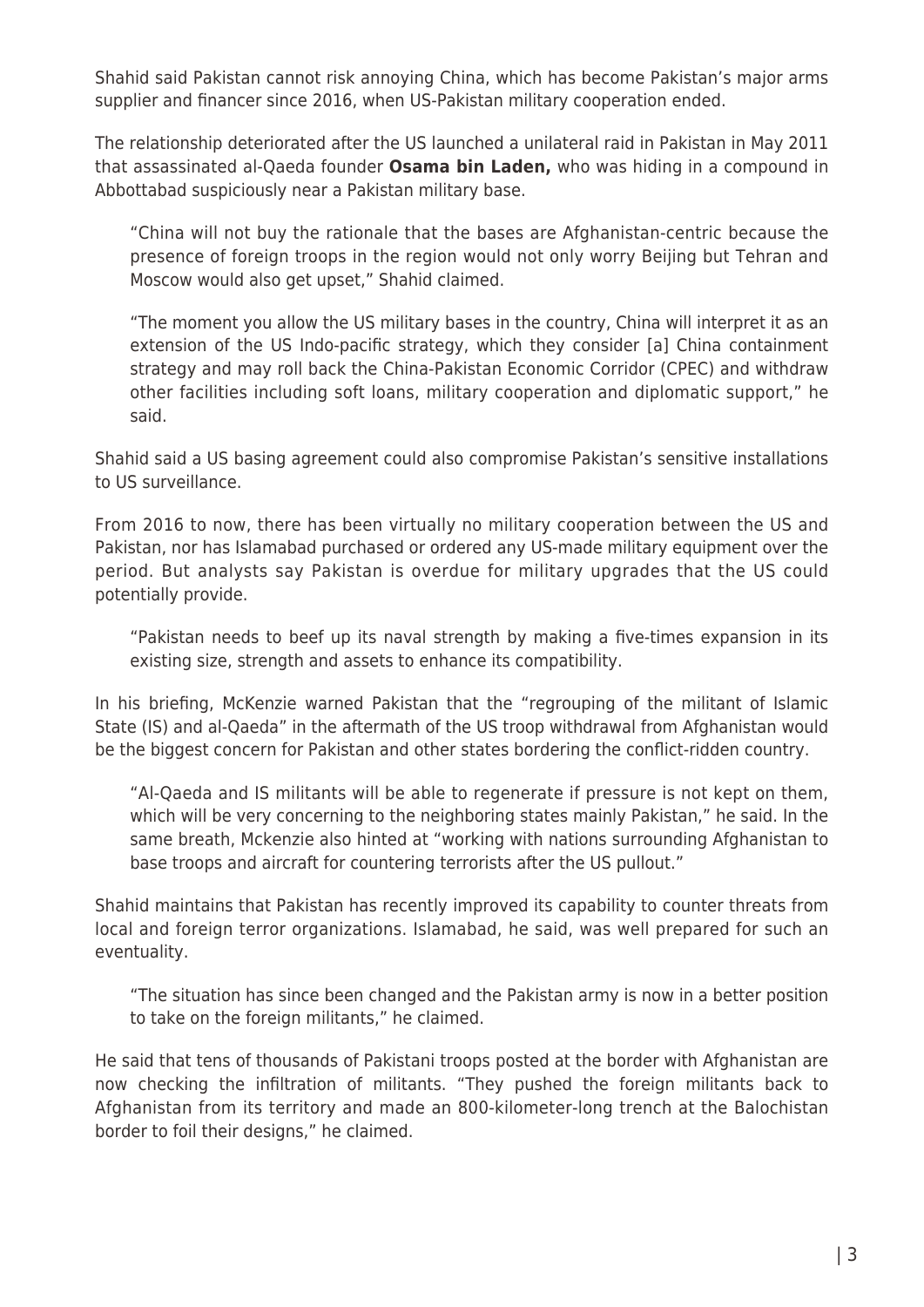

Taliban and Al-Qaeda fighters on the march in Afghanistan in a file photo. Image: Facebook

**Jan Achakzai,** ex-adviser to Pakistan's Balochistan provincial government, told Asia Times that granting basing rights to the US would be disastrous for Pakistan.

"At most Pakistan can allow its airspace for search-and-rescue operations in terms of Ground Lines of Communication (GLOC) and the Airlines of Communication (ALOC) agreements reached with the US authorities back in 2001, after the 9/11 debacle," he said.

The US engagements in Afghanistan, he said, were only possible through the GLOC and ALOC mechanisms.

Achakzai underlined concerns about the possible reaction of China, Iran and Russia and ruled out any covert facilitation of the US request that could annoy the rival powers.

"Islamabad would not like to see Washington give any sleepless nights to Beijing, Tehran and Moscow as they used to give in the Cold War era when the US Lockheed U-2 reconnaissance aircraft would spy on Russia from Pakistan's Peshawar airbase," he recalled.

Another redline, he said, concerns the radicalized right-wing political forces who galvanize new anti-American sentiments among the masses if Islamabad allowed US military bases on Pakistani soil.

"These elements would provoke resentments and create political instability in the country if the government succumbed to the US pressure," he warned.

The history of US-Pakistan military cooperation dates back to 1959 when then-military dictator General Ayub Khan allowed US forces to use the Badaber airbase in Peshawar for intelligence-gathering and spying on the erstwhile Soviet Union.

As many as 800 personnel and an equal number of supporting staff were then staffed at the